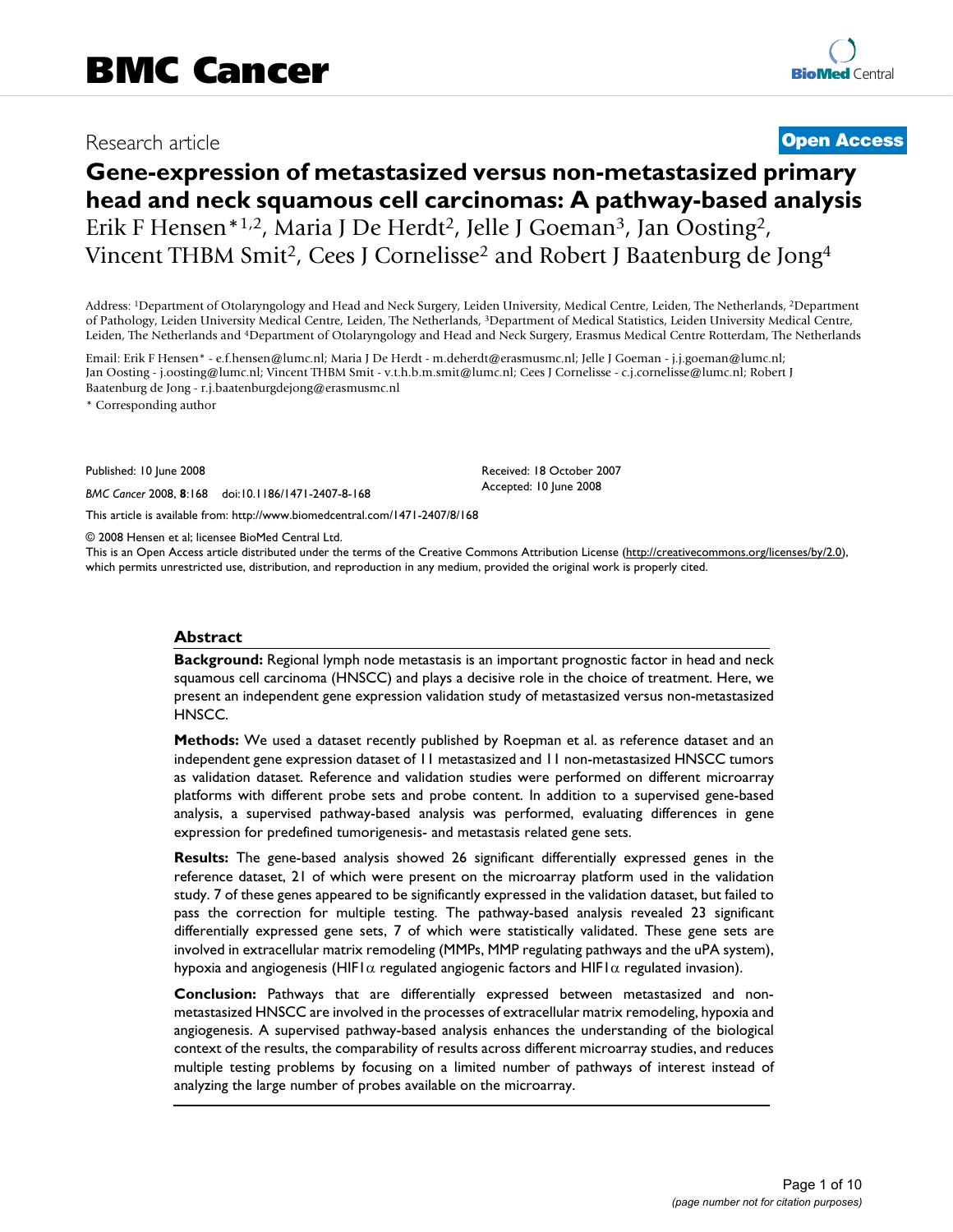#### **Background**

Head and neck squamous cell carcinoma is a relatively common malignancy, associated with severe disease- and treatment-related morbidity. One of the most predictive factors of poor clinical outcome is the presence of regional lymph node metastasis, and nodal status of the neck plays a decisive role in the choice of treatment [1,2]. The complex process of metastasis in HNSCC is still incompletely understood at a molecular level; however, multiple marker studies have been performed in order to identify markers that predict the presence of metastasis. Recently, high-throughput gene expression studies have been able to identify a metastatic gene expression signature in primary HNSCC tumors, and Roepman et al. were able to predict the presence of lymph node metastasis based on gene expression of the primary tumor [3]. Analyses in this study were performed in a 'data-driven' way, by means of computational statistics without prior implementation of existing knowledge about functionally related genes and pathways. This technique is very useful in the search for new biomarkers, new subgroups, and differences in their gene expression profiles. Although the authors were able to identify a number of genes that are known to be involved in metastatic disease within this gene set, the interpretation of statistical differences in a meaningful molecular biological context is not self-evident. It has been demonstrated that classification gene sets are profoundly influenced by the microarray methodology, such as the microarray technique, microarray platform, and preprocessing methods [4-8]. Furthermore, it has been shown that classifying gene sets are highly dependent on the chosen analysis strategy [9,10]. This is illustrated by the fact that the authors were able to generate several different classifying gene sets that were all able to predict nodal metastasis with reasonable accuracy [10]. The dependence of classifying gene sets on statistical methods, as well as technical methods such as choice of microarray platform, hampers comparability of results from different microarray studies and raises questions about the biological relevance of the classifying genes. It is therefore necessary that differences in gene expression are validated in an independent dataset. Here, we present an independent gene expression validation study of metastasized versus non-metastasized HNSCC. Differences in gene expression between metastasized and non-metastasized HNSCC were determined in the publicly available dataset generated by Roepman et al., and subsequently validated in an independent gene expression dataset of 11 metastasized and 11 non-metastasized HNSCC tumors of three anatomical localizations (the oral cavity, the oropharynx and the larynx). In addition to the validation of individual differentially expressed genes, we performed a supervised, pathway-based analysis. Gene expression was evaluated within predefined subgroups of genes with a known biological context, i.e. genes within a metastasis related pathway. First, pathways and functional gene clusters that are involved in the process of metastasis in carcinoma were defined using pathways described in literature and the publicly available Kyoto Encyclopedia of Genes and Genomes (KEGG) and Biocarta pathway databases, with a focus on pathways involved in survival, proliferation, apoptosis, cell adhesion, extra cellular matrix signaling and remodeling, hypoxia and angiogenesis [11-13]. Using this supervised analysis strategy, we found considerable concordance between the datasets for pathways involved in survival, proliferation, apoptosis, cell adhesion, extra cellular matrix signaling and remodeling, hypoxia and angiogenesis. Gene sets that were validated by the independent validation dataset were matrix metalloproteinases (MMPs) and pathways involved in MMP regulation, the uPA system and pathways involved in uPA regulation, and  $HIF1\alpha$  regulated invasion and angiogenesis. This approach to microarray analysis generates an outcome with readily interpretable biological meaning. Furthermore, by concentrating on groups of genes with a known biological relation rather than individual genes, comparability of microarray studies performed on different microarray platforms is improved [14].

#### **Methods**

#### *Reference dataset*

The publicly available HNSCC gene expression dataset published by Roepman and co-workers was used as the reference dataset [3,15]. All 104 samples (49 non-metastasized and 55 metastasized primary head and neck carcinoma's) analyzed in this study were included the reference dataset (Table 1). For sample selection, cRNA preparation, microarray hybridization and normalization methods in this study see elsewhere [3].

#### *Validation dataset*

#### *Sample selection*

An independent validation dataset was constructed using fresh frozen tumor tissue of 24 patients with an HNSCC originating from the oral cavity, the oropharynx, or the larynx. Primary tumors were removed between 1990 and 2000. Specimens were selected from the frozen tissue bank of the Leiden University Medical Centre (LUMC), the Netherlands. Neck dissection specimens of all cases were available for histological evaluation of lymph nodes. Based on histology obtained from surgical specimens as well as clinical and radiological data collected during a follow-up period of four years or more, the group was divided into a non-metastasized and a metastasized subgroup. The non-metastasized group consisted of 12 tumors (4 from the oral cavity, 4 oropharyngeal and 4 laryngeal HNSCC) from patients without indication of metastasis at the time of surgery, nor during the follow-up period. The metastasized group also consisted of 12 tumors (4 from the oral cavity, 4 oropharyngeal and 4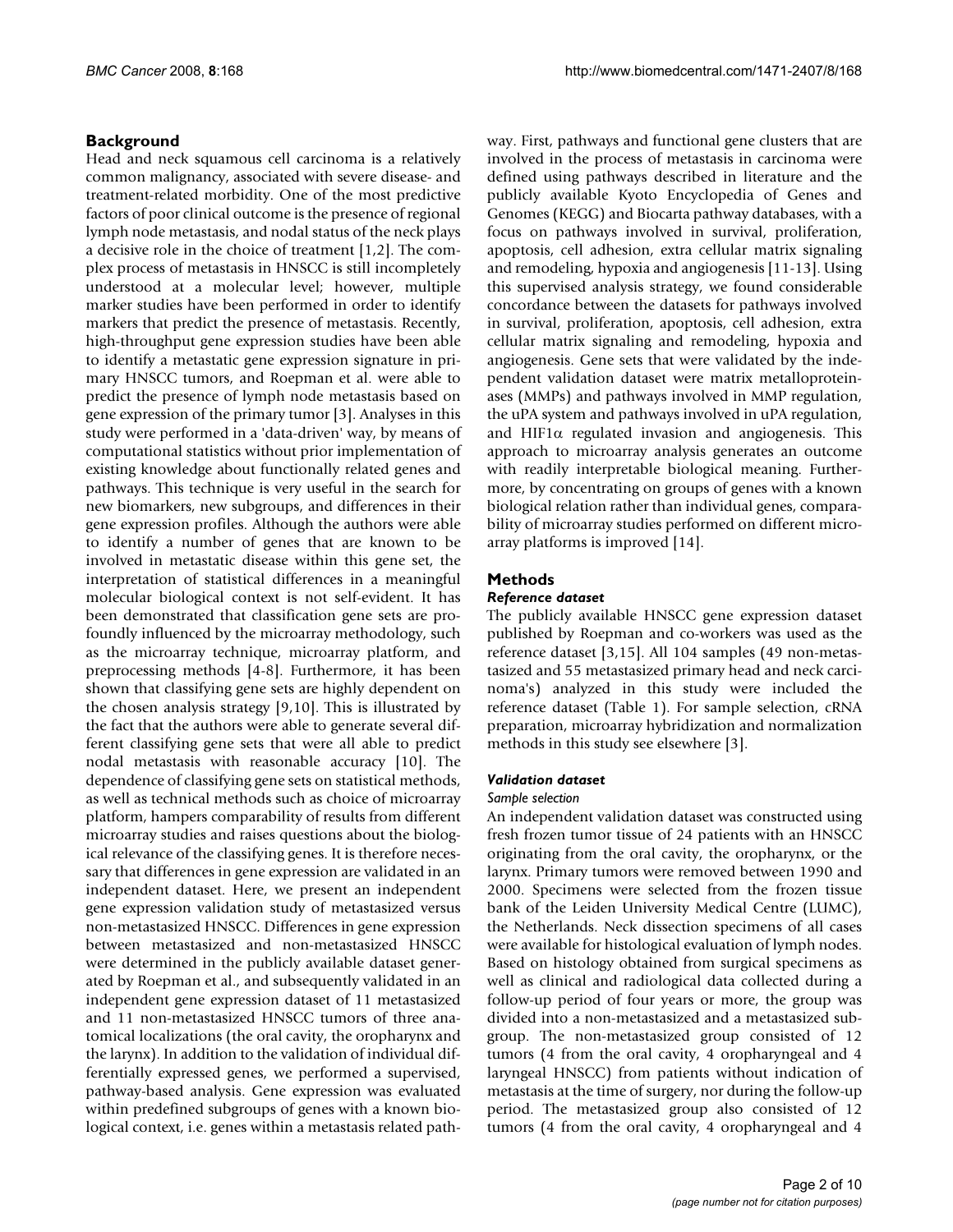| Characteristic                       |          | Reference set Validation set |
|--------------------------------------|----------|------------------------------|
| Sex $(n - %)$                        |          |                              |
| Male                                 | 60 (58%) | 14 (64%)                     |
| Female                               | 44 (42%) | 8(36%)                       |
| Location of primary tumor $(n - \%)$ |          |                              |
| oral cavity                          | 87 (84%) | 7 (32%)                      |
| oropharynx                           | 17 (16%) | 7 (32%)                      |
| larynx                               | $0(0\%)$ | 8(36%)                       |
| Primary tumor size $(n - %$          |          |                              |
| Maximal diameter (cm.)               |          |                              |
| < 2.5                                | 33 (32%) | $0(0\%)$                     |
| $2.5 - 5.0$                          | 49 (47%) | 13 (59%)                     |
| > 5.0                                | 22 (21%) | 9(41%)                       |
| Nodal metastasis $(n - %$            |          |                              |
| no (N0)                              | 49 (47%) | II (50%)                     |
| yes $(N+)$                           | 55 (53%) | 11(50%)                      |

**Table 1: Characteristics of tumors included in the reference and validation dataset**

laryngeal HNSCC) from patients with lymph node metastasis at the time of surgery or during the follow-up period (Table 1). In all cases fresh frozen tissue of the primary tumor containing a tumor percentage of 50% or more, paraffin material, an unequivocal pathological classification of the resection material and clinical data were available. Patients who had undergone radiotherapy before surgical excision of the tumor or had a previous malignancy in the same region were excluded. All specimens were handled according to the ethical guidelines, as described in the Code for Proper Secondary Use of Human Tissue in the Netherlands of the Dutch Federation of Medical Scientific Societies (FEDERA). The data discussed in this publication have been deposited in NCBIs Gene Expression Omnibus (GEO), and are accessible through GEO Series accession number GSE9349 [16].

#### *High-density oligonucleotide arrays*

Data from the reference dataset were obtained with the Human Array-Ready Oligo set, version 2.0 (Qiagen) printed on Corning UltraGAPS slides, containing over 21,000 genes. These data were compared to the data from the validation set, obtained with Affymetrix HG-Focus Target arrays (Affymetrix, Inc., Santa Clara, CA) as microarray platform, containing over 190,000 unique oligonucleotides, representing more than 8,500 of the best characterized human genes.

*Total RNA isolation, probe preparation and hybridization to arrays* Total RNA isolation, probe preparation and hybridization to arrays were performed according to the Affymetrix protocols. In short, total RNA was extracted from fresh frozen tumor sections using Trizol (Invitrogen, San Diego, CA).

Total RNA was precipitated with glycogen and isopropanol, washed with ethanol and purified using the RNeasy Mini Kit (Qiagen, Valencia, CA). Total RNA yield and purity were measured using spectrophotometric analysis and in addition RNA quality was checked on a 1% agarose gel. Double-stranded cDNA synthesis was performed using the Superscript Choice system (Life Technologies, Rockville, MD); incorporating the T7 RNA polymerase promoter in the first round. The resulting ds cDNA was purified using the QIAquick PCR Purification Kit (Qiagen, Valencia, CA), and applied as a template for in vitro transcription using the RNA Transcript Labeling Kit (Enzo Diagnostics, Inc., Farmingdale, NY), incorporating biotinylated ribonucleotides required for the staining procedures after hybridization. The resulting cRNA was purified as described above and cRNA quantity and quality were measured using spectrophotometric analysis and the 2100 Bioanalyzer (Agilent, Palo Alto, CA). 15 μg fragmented, biotinylated cRNA was hybridized to the Affymetrix HG-Focus Target arrays at 45°C for 16 h. After hybridization the arrays were washed, stained and scanned, as described in the Affymetrix users' manual.

#### *Statistical analysis*

#### *Normalization and expression analysis*

In the validation study, acquisition and quantification of array images was performed using the MAS software package (Affymetrix). All arrays were normalized with gcrma normalization and custom probe definitions based on EntrezGene identifiers using the R statistical software package available on Bioconductor [17-20].

#### *Supervised analysis*

The R package 'Linear Models for Microarray Data' (LIMMA) was used for the assessment of differential expression between N0 and N+ HNSCC subgroups in the reference dataset [21]. Multiple testing correction was performed using False Discovery Rate (FDR) analysis [22]. The reference dataset was used as the hypothesis generating dataset, and genes with a FDR adjusted p-value < 0.1 were included in the gene set that was subsequently validated using the independent validation dataset. Genes were considered to be validated by the validation dataset if an FDR adjusted p-value < 0.05 was reached.

In the study by Roepman et al. it was reported that longer sample storage time had an adverse effect on the predictive value of classifying genes, and that the classifying gene set based on samples stored after 1998 had a higher accuracy [3]. In order to evaluate whether storage time had an effect on the gene-based analysis in this study, we performed an additional LIMMA analysis on samples stored after 1998 in the reference dataset and subsequently validated the outcome using samples stored after 1998 in the validation dataset.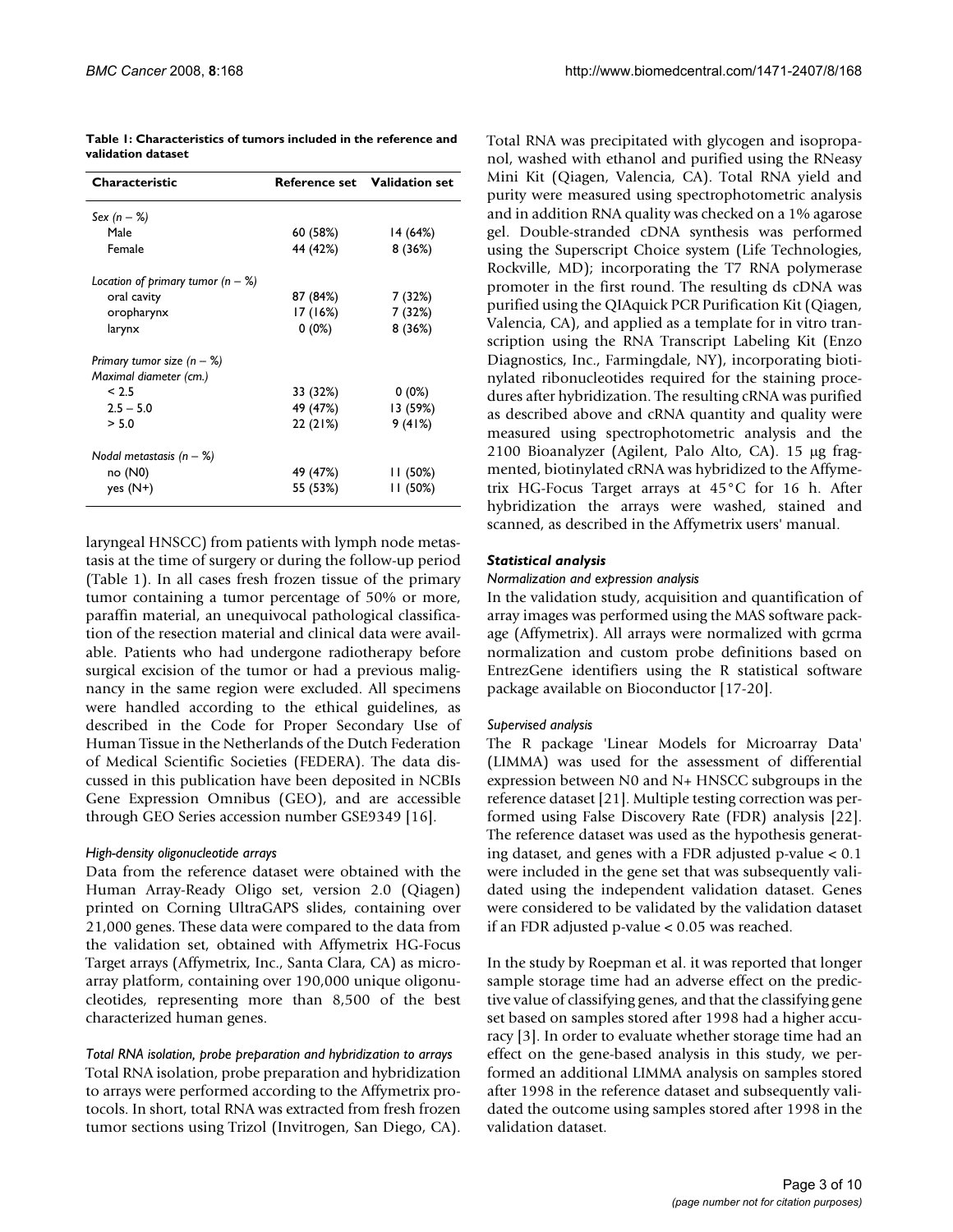#### *Pathway selection and analysis*

In order to acquire metastatic potential, a primary tumor cell must complete a series of sequential steps, including progressive growth at the primary tumor site, vascularisation of the primary tumor, invasion of the surrounding stroma, detachment from other tumor cells, embolization of tumor cells in blood vessels or lymph vessels, survival within these vessels, extravasation and proliferation at the metastatic site [23]. Each of these steps is regulated by transient or permanent changes in DNA, RNA or proteins. We have defined pathways and gene sets involved in each of these steps using the publicly available pathway databases KEGG and Biocarta, and by researching literature on metastasis in (head and neck) carcinoma [11-13]. We categorized these pathways in the following subgroups: survival, proliferation, differentiation, apoptosis, cell adhesion, extra cellular matrix signaling and remodeling, hypoxia and angiogenesis. In all, 241 gene sets were thus created. In order to determine if gene expression was significantly different between metastasized and non-metastasized HNSCC in the reference dataset, we performed the global test designed by J.J. Goeman (available as the R package 'globaltest' at Bioconductor) on each predefined pathway [19,20,24]. The reference dataset was used as the hypothesis generating dataset, and all pathways with a FDR adjusted p-value < 0.1 were accepted for validation in the independent validation dataset. Pathways were considered to be validated by the validation dataset if an FDR adjusted p-value < 0.05 was reached.

### **Results**

#### *Unsupervised analysis of the validation dataset*

2 out of 24 hybridizations were of insufficient quality, leaving 22 samples in the analysis (11 metastasized and 11 non-metastasized samples) (Table 1). No differences were observed in total RNA and cRNA yield or quality between samples with different storage time. After normalization of the validation dataset, there was a great similarity in gene-expression profiles irrespective of their Nstage or location in the oral cavity, oropharynx, or larynx. Complete linkage two-way hierarchical clustering revealed no well-defined grouping of samples according to their N-stage or location. No grouping was found according to sample storage time. We also performed this clustering analysis separately for each subgroup (according to localization or N-stage), but found no stable clusters (data not shown).

#### *Supervised gene-based analysis*

LIMMA analysis revealed 31 significant differentially expressed oligonucleotide transcripts within the reference dataset, when corrected for multiple testing (FDR adjusted p-value < 0.1). Twenty-six of these 31 transcripts represented well-defined genes. Twenty-one of these 26 welldefined genes were also represented on the HG U95 Av2

chip used in creating the validation dataset. Seven of these 21 genes appeared to be significantly expressed in the validation dataset (raw p value < 0.05). However, all failed to pass the correction for multiple testing (FDR adjusted pvalue < 0.05). These genes are lethal giant larvae protein 2 of Drosophila (LLGL2), fibroblast activation protein alpha (FAP), urokinase plasminogen activator (PLAU), laminin beta 1 (LAMB1), musculin (MSC), and collagen type V alpha 1 and 3 subunits (COL5A1 and COL5A3) (Table 2). Next, in analogy with the study by Roepman et al., we performed LIMMA analysis on the samples stored after 1998 only (66 samples in the reference dataset and 8 in the validation dataset) [3]. This revealed 352 differentially expressed well-defined genes in the reference dataset when corrected for multiple testing. However, none of these genes could be validated (FDR adjusted p-value < 0.05) in the validation dataset (data not shown).

#### *Supervised pathway-based analysis*

Analysis of the selected pathways related to survival, proliferation, apoptosis, cell adhesion, extra cellular matrix signaling and remodeling, hypoxia and angiogenesis, revealed significant differential expression for 23 gene sets in the reference dataset. These gene sets mainly encode extracellular matrix components (i.e. collagens), and pathways involved in extracellular matrix remodeling (MMPs, the uPA system, uPA regulating pathways, and HIF1 $\alpha$  regulated invasion), hypoxia (upregulation of HIF1 $\alpha$  target genes) and hypoxia induced angiogenesis (HIF1α regulated angiogenic factors). Of these 23 gene sets, 7 gene sets were validated by analysis of the independent expression dataset when corrected for multiple testing (Table 3 and 4). These gene sets with significant differential expression between N0 and N+ tumors in both datasets are involved in extracellular matrix remodeling (MMPs, MMP regulating pathways and the uPA system), hypoxia and angiogenesis (HIF1α regulated angiogenic factors and  $HIF1\alpha$  regulated invasion) (Table 4 and 5, Figure 1). No significant differential expression between metastasized and non-metastasized HNSCC was shown for 215 gene sets in both datasets, including almost all survival, proliferation and apoptosis related gene sets (Table 3).

#### **Discussion**

It has been demonstrated that the outcome of microarray studies is profoundly influenced by the chosen analysis strategy and highly dependent on technical aspects such as sample preparation methods and choice of microarray platform [4-10]. This raises questions about the biological validity of the outcome of individual studies, and the validation of microarray studies is therefore essential. Here we present the results of an independent validation analysis of differences in gene expression between metastasized and non-metastasized HNSCC. The reference study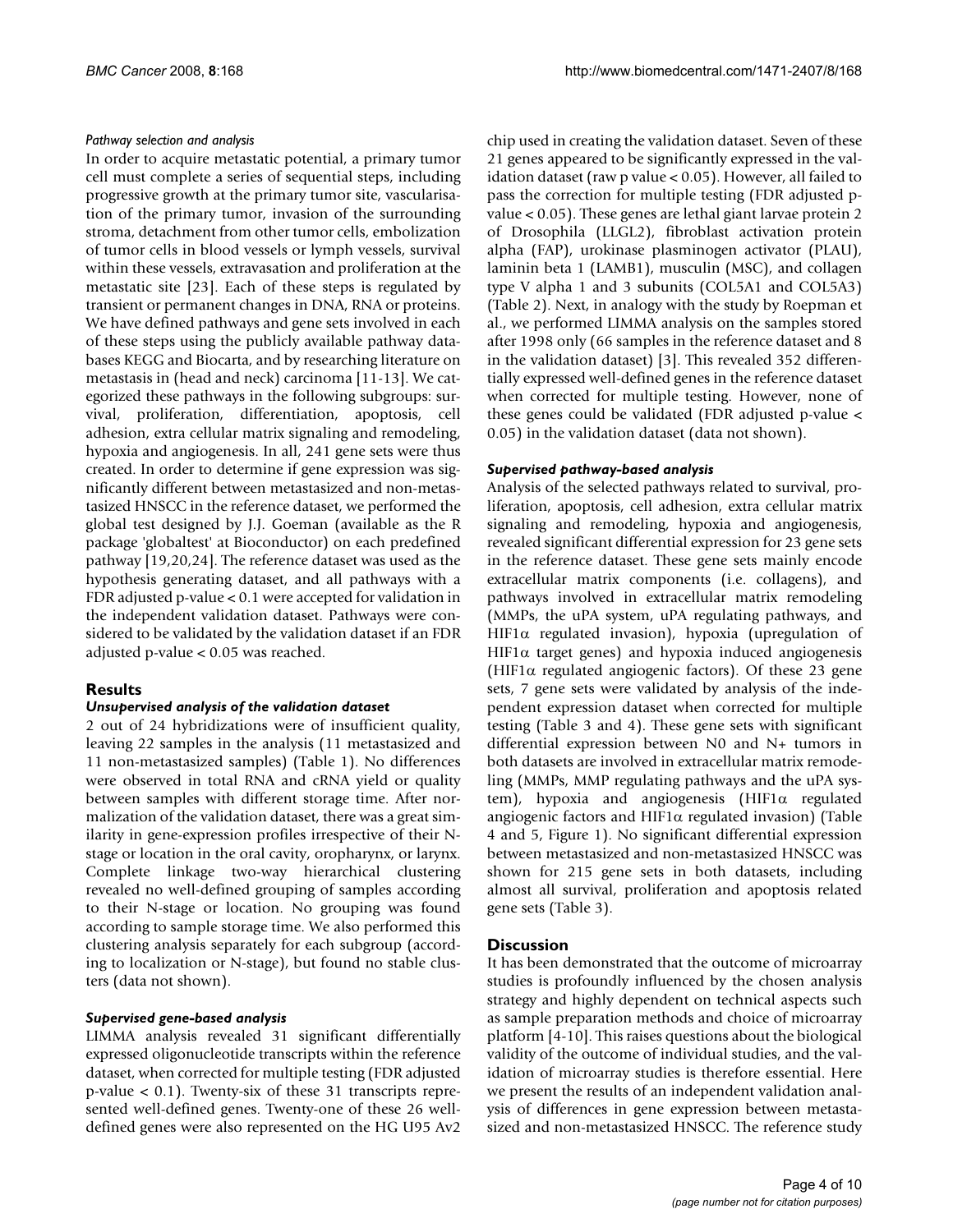| Gene              | <b>GenBank ID</b> | <b>Function</b>                        | P-Value | P-Value (FDR adjusted) |
|-------------------|-------------------|----------------------------------------|---------|------------------------|
| LLGL <sub>2</sub> | NM 001031803      | cell division and migration            | 0.011   | 0.116                  |
| FAP               | NM 004460         | ecm remodelling                        | 0.013   | 0.116                  |
| <b>PLAU</b>       | NM 002658         | ecm remodelling                        | 0.017   | 0.116                  |
| LAMB <sub>I</sub> | NM_002291         | basement membrane component            | 0.022   | 0.116                  |
| MSC               | NM 005098         | transcription factor                   | 0.030   | 0.126                  |
| COL5A1            | NM 000093         | ecm component                          | 0.039   | 0.134                  |
| COL5A3            | NM 015719         | ecm component                          | 0.045   | 0.134                  |
| COL4A1            | NM 001845         | ecm component                          | 0.077   | 0.201                  |
| LAMA4             | NM 002290         | basement membrane component            | 0.103   | 0.240                  |
| CYB5R3            | NM 000398         | Metabolism                             | 0.237   | 0.488                  |
| <b>CSTA</b>       | NM 005213         | cell envelope                          | 0.255   | 0.488                  |
| PPL               | NM 002705         | cell envelope                          | 0.283   | 0.496                  |
| <b>NTHLI</b>      | NM 002528         | DNA damage repair                      | 0.454   | 0.682                  |
| <b>TNFAIP3</b>    | NM 006290         | inhibit TNF-mediated apoptosis.        | 0.477   | 0.682                  |
| <b>TTYHI</b>      | NM 020659         | chloride anion channel                 | 0.487   | 0.682                  |
| PALM2-AKAP2       | NM 147150         | Unknown                                | 0.617   | 0.809                  |
| <b>SCRG1</b>      | NM 007281         | response to prion-associated infection | 0.727   | 0.866                  |
| ADAM12            | NM 021641         | ecm remodelling                        | 0.742   | 0.866                  |
| <b>FADS1</b>      | NM 013402         | Metabolism                             | 0.869   | 0.888                  |
| SOX4              | NM 003107         | apoptosis and survival                 | 0.876   | 0.888                  |
| IVL               | NM 005547         | cell envelope                          | 0.888   | 0.888                  |
| <b>FNI</b>        | NM 212482         | cell adhesion and migration            |         |                        |
| <b>PELO</b>       | <b>NM 181501</b>  | cell cycle control                     |         |                        |
| FBXL19            | NM 019085         | F-box protein                          |         |                        |
| <b>DMKN</b>       | NM 033317         | Unknown                                |         |                        |
| EPPK1             | NM 031308         | cell adhesion                          |         |                        |

#### **Table 2: Differentially expressed genes between N0 and N+ HNSCC as validated by the independent expression dataset**

ecm = extra cellular matrix. P-value = raw p-value of the LIMMA analysis. P-value (FDR adjusted) = p-value of the LIMMA analysis, corrected for multiple testing. P-values for genes that were not represented on the Affymetrix HG U95Av2 microarray used for the validation dataset are missing. Differentially expressed genes are considered to be validated by the validation dataset if the FDR adjusted p-value is smaller than 0.05. Although the first 7 genes (LLGL2, FAP, PLAU, LAMB1, MSC, COL5A1 and COL5A3) score a raw p-value smaller than 0.05, none of them pass the correction for multiple testing.

and validation study were performed in different centers by different investigators, using different microarray platforms with different probe content. In this study, we concentrated on the validation and biological interpretation of the differences in gene expression between N0 and N+ HNSCC subgroups, and did not attempt to validate classifying gene sets that predict N-status in the reference study or other HNSCC microarray studies, because the datadriven way in which these classifying gene sets are created makes them too dependent on the microarray platform,

the microarray technique, the preprocessing methods and the laboratory used to create them [4-8]. Furthermore, gaining insight into the process of metastasis on the basis of these classifying gene sets is troublesome: although some probes within the classifier encode a gene with a known role in tumorigenesis or metastasis, many others have unrelated or unknown functions [3]. The fact that multiple classifying gene sets can be constructed on basis of the reference study data casts further doubts on their biological validity [10]. In this study, a gene-based analy-

**Table 3: Number of pathways with significant differential expression between N0 and N+ HNSCC in the reference and validation datasets**

|                                                  | Pathways significant in validation dataset | Pathways not significant in validation<br>dataset |  |  |
|--------------------------------------------------|--------------------------------------------|---------------------------------------------------|--|--|
| Pathways significant in reference dataset        |                                            | 16                                                |  |  |
| Pathways not significant in reference<br>dataset |                                            | 215                                               |  |  |

In all, 241 different tumorigenesis and metastasis related pathways were tested. 23 significant differentially expressed pathways were found in the reference dataset, and 10 in the validation dataset, 7 of which overlapped. 215 pathways showed no significant differential gene expression in both datasets.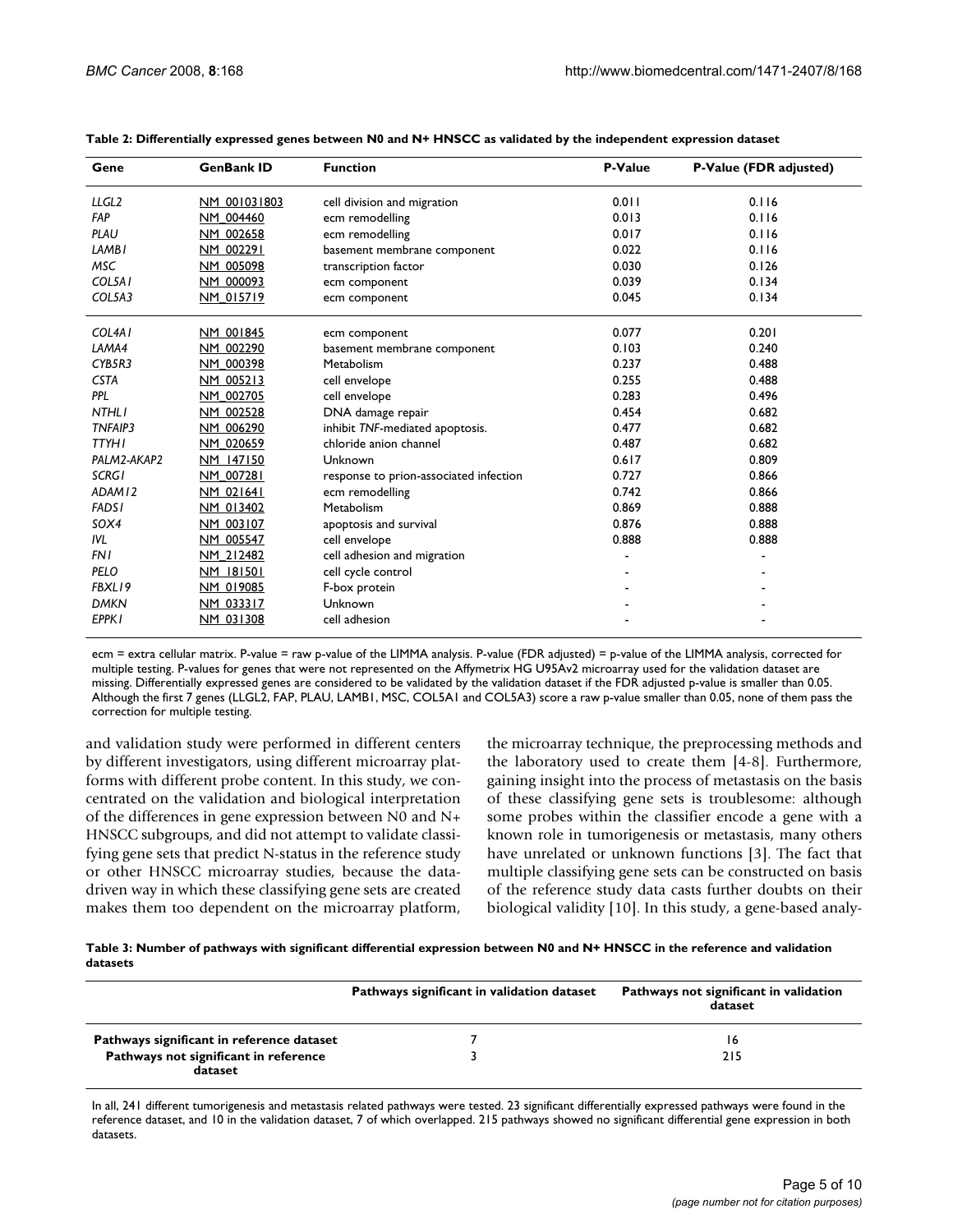

#### Heatmap of pathways with vali **Figure 1** dated differential gene expression between non-metastasized and metastasized primary HNSCC

**Heatmap of pathways with validated differential gene expression between non-metastasized and metastasized primary HNSCC**. Each row in the figure denotes a gene and each column denotes a sample. Panel on the left: validated differentially expressed pathways in the reference study. Panel on the right: validated differentially expressed pathways in the validation study. Relative gene-expression is shown for each gene in the pathway, and for each sample in the N0 and N1 HNSCC subgroups, red indicating overexpression and green indicating underexpression. White brackets indicate genes not represented on the respective microarray platforms.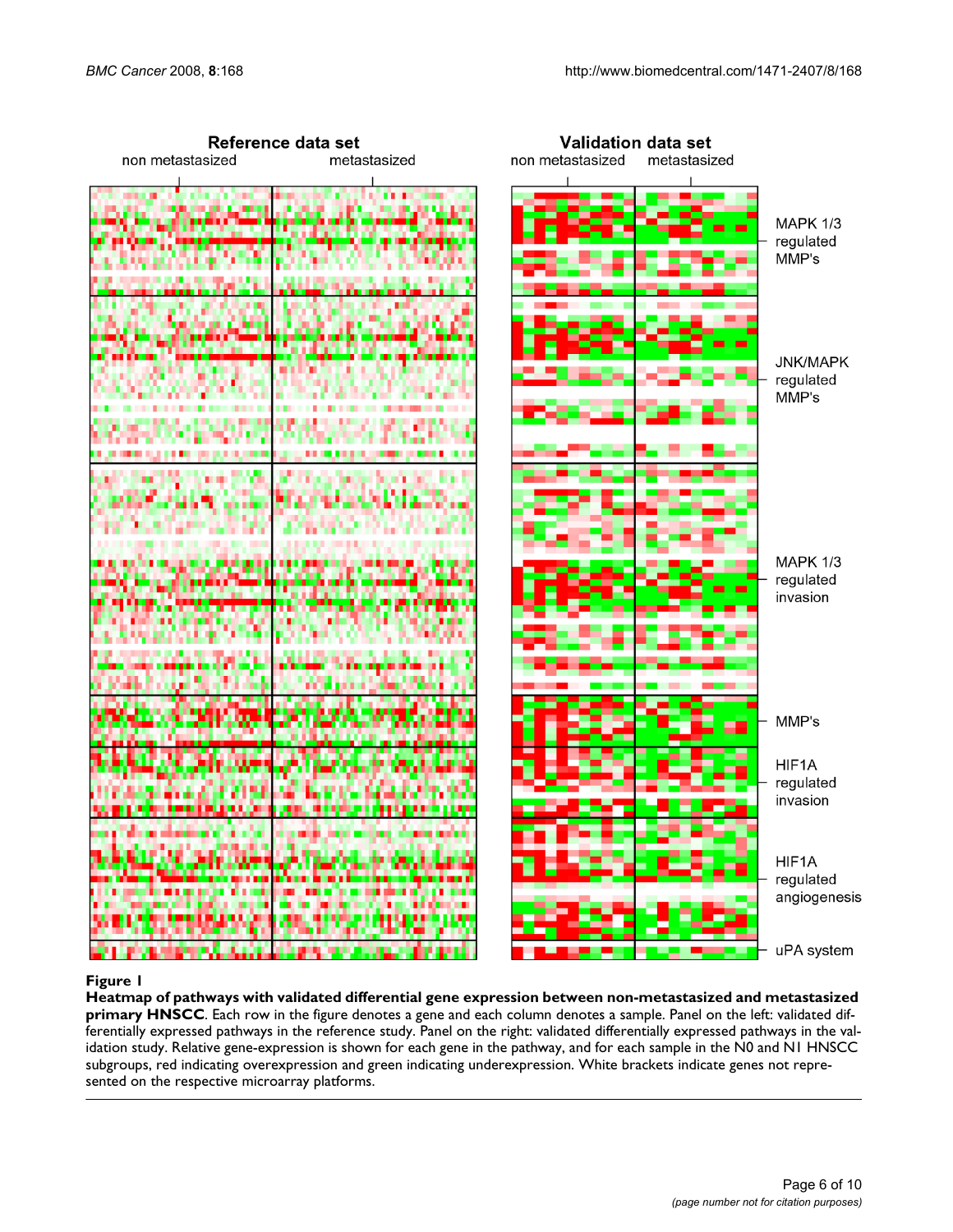|  |  |  |  |  |  | Table 4: Validated pathways with significant differential expression between N0 and N+ HNSCC |
|--|--|--|--|--|--|----------------------------------------------------------------------------------------------|
|--|--|--|--|--|--|----------------------------------------------------------------------------------------------|

| Pathways                                 | Genes in pathway | <b>Probes in reference</b><br>dataset (n) | <b>Probes in validation</b><br>dataset (n) | p-value | p-value (FDR adjusted) |
|------------------------------------------|------------------|-------------------------------------------|--------------------------------------------|---------|------------------------|
| MAPK 1/3 regulated<br><b>MMPs</b>        | 16               | 17                                        | 4                                          | 0.003   | 0.028                  |
| <b>INK/MAPK</b> regulated<br><b>MMPs</b> | 25               | 28                                        | 19                                         | 0.003   | 0.028                  |
| MAPK 1/3 regulated<br>invasion           | 35               | 38                                        | 30                                         | 0.004   | 0.028                  |
| <b>MMPs</b>                              | 9                | 8                                         | 8                                          | 0.005   | 0.028                  |
| $HIFI\alpha$ regulated invasion          | 4                | п                                         | н                                          | 0.011   | 0.048                  |
| $HIFI\alpha$ regulated<br>angiogenesis   | 26               | 21                                        | 19                                         | 0.013   | 0.048                  |
| uPA system                               | 3                | 3                                         | 2                                          | 0.015   | 0.048                  |

Genes in pathway = number of genes theoretically involved in the pathway. Probes in reference dataset = number of probes representing pathway genes in the reference dataset. Probes in validation dataset = number of probes representing pathway genes in the validation dataset. P-value = raw p-value of the global test. P-value (FDR adjusted) = p-value of the global test, corrected for multiple testing using the false discovery rate. Differentially expressed pathways are considered to be validated by the validation dataset if the FDR adjusted p-value is smaller than 0.05.

| Table 5: Genes included in the pathways and functional gene sets that are differentially expressed between metastasized and non- |
|----------------------------------------------------------------------------------------------------------------------------------|
| metastasized HNSCC                                                                                                               |

| PLAU<br><b>HGF</b><br><b>HIFIA</b><br><b>MMPI</b><br><b>SHCI</b><br><b>HRAS</b><br>SHCI<br><b>PLAUR</b><br>FGF <sub>2</sub><br>MMP <sub>2</sub><br>MMP <sub>2</sub><br>GRB2<br><b>RACI</b><br>GRB2<br>PLG<br>MMP13<br>MMP3<br>SOSI<br>SOSI<br><b>PDGFB</b><br><b>PAKI</b><br><b>HRAS</b><br>PAK <sub>2</sub><br>IL8<br><b>PLAUR</b><br>MMP <sub>6</sub><br><b>HRAS</b><br>PGF<br><b>RAFI</b><br>MAP3K4<br><b>RAFI</b><br>P4HAI<br>MMP7<br>ANGPT2<br>CXCLI <sub>2</sub><br>MMP9<br>MAP2KI<br>MAP3K1<br>MAP2KI<br><b>TEK</b><br>MMP14<br>MMP10<br>MAP2K2<br>MAP2K2<br>MAP3K12<br>MMP <sub>2</sub><br>COL5A1<br><b>MMPII</b><br>MAPK3<br>MAPK3<br>MAP2K7<br>MMP13<br><b>CTGF</b><br>MMP14<br><b>MAPKI</b><br>MAP2K4<br><b>MAPKI</b><br><b>PLAUR</b><br>ITGB2<br><b>FOS</b><br>RPS6KA5<br>MAPK8<br>CCL <sub>2</sub><br><b>SERPINE I</b><br>RPS6KAI<br><b>MMPI</b><br>MAPK9<br>CXCLI <sub>2</sub><br>CXCR <sub>4</sub><br><b>MKNKI</b><br>MAPK10<br>MMP3<br><b>VEGFA</b><br><b>MET</b><br>MKNK <sub>2</sub><br>JUN<br>MMP7<br>FLT I<br>ETS I<br><b>MYC</b><br>ATF <sub>2</sub><br>MMP9<br><b>ELKI</b><br><b>SPI</b><br><b>IGFBPI</b><br>MMP10<br><b>ELKI</b><br><b>SERPINE I</b><br>STAT3<br>MMP <sub>13</sub><br>P <sub>4</sub> H <sub>A</sub><br><b>TERT</b><br><b>JUND</b><br><b>SRF</b><br>CXCR <sub>4</sub><br>CDC42<br>ELK4<br>CD44<br>COL5A1<br><b>CTGF</b><br>ATF4<br><b>MMPI</b><br>MMP14<br>FOS<br>MMP3<br><b>HIFIA</b><br>RASA2<br>MMP7<br>ENG<br><b>NFI</b><br>MMP9<br><b>RASAI</b><br>EDN I<br>MMP10<br>LRP I<br><b>RASGRFI</b><br>MMP13<br>CITED 2<br><b>RASGRPI</b><br>RAPGEF2<br><b>PRKCA</b><br>CD44<br><b>MMPI</b><br>MMP3<br>MMP7<br>MMP9<br>MMP10<br>MMP <sub>13</sub> | uPA system | <b>HIFIA</b> regulated<br>angiogenesis | <b>HIFIA</b> regulated<br>invasion | <b>MMPs</b> in<br><b>HNSCC</b> | <b>MAPK 1/3</b><br>regulated<br>invasion | <b>JNK/MAPK</b><br>regulated MMPs | <b>MAPK 1/3</b><br>regulated MMPs |
|---------------------------------------------------------------------------------------------------------------------------------------------------------------------------------------------------------------------------------------------------------------------------------------------------------------------------------------------------------------------------------------------------------------------------------------------------------------------------------------------------------------------------------------------------------------------------------------------------------------------------------------------------------------------------------------------------------------------------------------------------------------------------------------------------------------------------------------------------------------------------------------------------------------------------------------------------------------------------------------------------------------------------------------------------------------------------------------------------------------------------------------------------------------------------------------------------------------------------------------------------------------------------------------------------------------------------------------------------------------------------------------------------------------------------------------------------------------------------------------------------------------------------------------------------------------------------------------------------------------------------------------------------------------------------------------|------------|----------------------------------------|------------------------------------|--------------------------------|------------------------------------------|-----------------------------------|-----------------------------------|
|                                                                                                                                                                                                                                                                                                                                                                                                                                                                                                                                                                                                                                                                                                                                                                                                                                                                                                                                                                                                                                                                                                                                                                                                                                                                                                                                                                                                                                                                                                                                                                                                                                                                                       |            |                                        |                                    |                                |                                          |                                   |                                   |
|                                                                                                                                                                                                                                                                                                                                                                                                                                                                                                                                                                                                                                                                                                                                                                                                                                                                                                                                                                                                                                                                                                                                                                                                                                                                                                                                                                                                                                                                                                                                                                                                                                                                                       |            |                                        |                                    |                                |                                          |                                   |                                   |
|                                                                                                                                                                                                                                                                                                                                                                                                                                                                                                                                                                                                                                                                                                                                                                                                                                                                                                                                                                                                                                                                                                                                                                                                                                                                                                                                                                                                                                                                                                                                                                                                                                                                                       |            |                                        |                                    |                                |                                          |                                   |                                   |
|                                                                                                                                                                                                                                                                                                                                                                                                                                                                                                                                                                                                                                                                                                                                                                                                                                                                                                                                                                                                                                                                                                                                                                                                                                                                                                                                                                                                                                                                                                                                                                                                                                                                                       |            |                                        |                                    |                                |                                          |                                   |                                   |
|                                                                                                                                                                                                                                                                                                                                                                                                                                                                                                                                                                                                                                                                                                                                                                                                                                                                                                                                                                                                                                                                                                                                                                                                                                                                                                                                                                                                                                                                                                                                                                                                                                                                                       |            |                                        |                                    |                                |                                          |                                   |                                   |
|                                                                                                                                                                                                                                                                                                                                                                                                                                                                                                                                                                                                                                                                                                                                                                                                                                                                                                                                                                                                                                                                                                                                                                                                                                                                                                                                                                                                                                                                                                                                                                                                                                                                                       |            |                                        |                                    |                                |                                          |                                   |                                   |
|                                                                                                                                                                                                                                                                                                                                                                                                                                                                                                                                                                                                                                                                                                                                                                                                                                                                                                                                                                                                                                                                                                                                                                                                                                                                                                                                                                                                                                                                                                                                                                                                                                                                                       |            |                                        |                                    |                                |                                          |                                   |                                   |
|                                                                                                                                                                                                                                                                                                                                                                                                                                                                                                                                                                                                                                                                                                                                                                                                                                                                                                                                                                                                                                                                                                                                                                                                                                                                                                                                                                                                                                                                                                                                                                                                                                                                                       |            |                                        |                                    |                                |                                          |                                   |                                   |
|                                                                                                                                                                                                                                                                                                                                                                                                                                                                                                                                                                                                                                                                                                                                                                                                                                                                                                                                                                                                                                                                                                                                                                                                                                                                                                                                                                                                                                                                                                                                                                                                                                                                                       |            |                                        |                                    |                                |                                          |                                   |                                   |
|                                                                                                                                                                                                                                                                                                                                                                                                                                                                                                                                                                                                                                                                                                                                                                                                                                                                                                                                                                                                                                                                                                                                                                                                                                                                                                                                                                                                                                                                                                                                                                                                                                                                                       |            |                                        |                                    |                                |                                          |                                   |                                   |
|                                                                                                                                                                                                                                                                                                                                                                                                                                                                                                                                                                                                                                                                                                                                                                                                                                                                                                                                                                                                                                                                                                                                                                                                                                                                                                                                                                                                                                                                                                                                                                                                                                                                                       |            |                                        |                                    |                                |                                          |                                   |                                   |
|                                                                                                                                                                                                                                                                                                                                                                                                                                                                                                                                                                                                                                                                                                                                                                                                                                                                                                                                                                                                                                                                                                                                                                                                                                                                                                                                                                                                                                                                                                                                                                                                                                                                                       |            |                                        |                                    |                                |                                          |                                   |                                   |
|                                                                                                                                                                                                                                                                                                                                                                                                                                                                                                                                                                                                                                                                                                                                                                                                                                                                                                                                                                                                                                                                                                                                                                                                                                                                                                                                                                                                                                                                                                                                                                                                                                                                                       |            |                                        |                                    |                                |                                          |                                   |                                   |
|                                                                                                                                                                                                                                                                                                                                                                                                                                                                                                                                                                                                                                                                                                                                                                                                                                                                                                                                                                                                                                                                                                                                                                                                                                                                                                                                                                                                                                                                                                                                                                                                                                                                                       |            |                                        |                                    |                                |                                          |                                   |                                   |
|                                                                                                                                                                                                                                                                                                                                                                                                                                                                                                                                                                                                                                                                                                                                                                                                                                                                                                                                                                                                                                                                                                                                                                                                                                                                                                                                                                                                                                                                                                                                                                                                                                                                                       |            |                                        |                                    |                                |                                          |                                   |                                   |
|                                                                                                                                                                                                                                                                                                                                                                                                                                                                                                                                                                                                                                                                                                                                                                                                                                                                                                                                                                                                                                                                                                                                                                                                                                                                                                                                                                                                                                                                                                                                                                                                                                                                                       |            |                                        |                                    |                                |                                          |                                   |                                   |
|                                                                                                                                                                                                                                                                                                                                                                                                                                                                                                                                                                                                                                                                                                                                                                                                                                                                                                                                                                                                                                                                                                                                                                                                                                                                                                                                                                                                                                                                                                                                                                                                                                                                                       |            |                                        |                                    |                                |                                          |                                   |                                   |
|                                                                                                                                                                                                                                                                                                                                                                                                                                                                                                                                                                                                                                                                                                                                                                                                                                                                                                                                                                                                                                                                                                                                                                                                                                                                                                                                                                                                                                                                                                                                                                                                                                                                                       |            |                                        |                                    |                                |                                          |                                   |                                   |
|                                                                                                                                                                                                                                                                                                                                                                                                                                                                                                                                                                                                                                                                                                                                                                                                                                                                                                                                                                                                                                                                                                                                                                                                                                                                                                                                                                                                                                                                                                                                                                                                                                                                                       |            |                                        |                                    |                                |                                          |                                   |                                   |
|                                                                                                                                                                                                                                                                                                                                                                                                                                                                                                                                                                                                                                                                                                                                                                                                                                                                                                                                                                                                                                                                                                                                                                                                                                                                                                                                                                                                                                                                                                                                                                                                                                                                                       |            |                                        |                                    |                                |                                          |                                   |                                   |
|                                                                                                                                                                                                                                                                                                                                                                                                                                                                                                                                                                                                                                                                                                                                                                                                                                                                                                                                                                                                                                                                                                                                                                                                                                                                                                                                                                                                                                                                                                                                                                                                                                                                                       |            |                                        |                                    |                                |                                          |                                   |                                   |
|                                                                                                                                                                                                                                                                                                                                                                                                                                                                                                                                                                                                                                                                                                                                                                                                                                                                                                                                                                                                                                                                                                                                                                                                                                                                                                                                                                                                                                                                                                                                                                                                                                                                                       |            |                                        |                                    |                                |                                          |                                   |                                   |
|                                                                                                                                                                                                                                                                                                                                                                                                                                                                                                                                                                                                                                                                                                                                                                                                                                                                                                                                                                                                                                                                                                                                                                                                                                                                                                                                                                                                                                                                                                                                                                                                                                                                                       |            |                                        |                                    |                                |                                          |                                   |                                   |
|                                                                                                                                                                                                                                                                                                                                                                                                                                                                                                                                                                                                                                                                                                                                                                                                                                                                                                                                                                                                                                                                                                                                                                                                                                                                                                                                                                                                                                                                                                                                                                                                                                                                                       |            |                                        |                                    |                                |                                          |                                   |                                   |
|                                                                                                                                                                                                                                                                                                                                                                                                                                                                                                                                                                                                                                                                                                                                                                                                                                                                                                                                                                                                                                                                                                                                                                                                                                                                                                                                                                                                                                                                                                                                                                                                                                                                                       |            |                                        |                                    |                                |                                          |                                   |                                   |
|                                                                                                                                                                                                                                                                                                                                                                                                                                                                                                                                                                                                                                                                                                                                                                                                                                                                                                                                                                                                                                                                                                                                                                                                                                                                                                                                                                                                                                                                                                                                                                                                                                                                                       |            |                                        |                                    |                                |                                          |                                   |                                   |
|                                                                                                                                                                                                                                                                                                                                                                                                                                                                                                                                                                                                                                                                                                                                                                                                                                                                                                                                                                                                                                                                                                                                                                                                                                                                                                                                                                                                                                                                                                                                                                                                                                                                                       |            |                                        |                                    |                                |                                          |                                   |                                   |
|                                                                                                                                                                                                                                                                                                                                                                                                                                                                                                                                                                                                                                                                                                                                                                                                                                                                                                                                                                                                                                                                                                                                                                                                                                                                                                                                                                                                                                                                                                                                                                                                                                                                                       |            |                                        |                                    |                                |                                          |                                   |                                   |
|                                                                                                                                                                                                                                                                                                                                                                                                                                                                                                                                                                                                                                                                                                                                                                                                                                                                                                                                                                                                                                                                                                                                                                                                                                                                                                                                                                                                                                                                                                                                                                                                                                                                                       |            |                                        |                                    |                                |                                          |                                   |                                   |
|                                                                                                                                                                                                                                                                                                                                                                                                                                                                                                                                                                                                                                                                                                                                                                                                                                                                                                                                                                                                                                                                                                                                                                                                                                                                                                                                                                                                                                                                                                                                                                                                                                                                                       |            |                                        |                                    |                                |                                          |                                   |                                   |
|                                                                                                                                                                                                                                                                                                                                                                                                                                                                                                                                                                                                                                                                                                                                                                                                                                                                                                                                                                                                                                                                                                                                                                                                                                                                                                                                                                                                                                                                                                                                                                                                                                                                                       |            |                                        |                                    |                                |                                          |                                   |                                   |
|                                                                                                                                                                                                                                                                                                                                                                                                                                                                                                                                                                                                                                                                                                                                                                                                                                                                                                                                                                                                                                                                                                                                                                                                                                                                                                                                                                                                                                                                                                                                                                                                                                                                                       |            |                                        |                                    |                                |                                          |                                   |                                   |
|                                                                                                                                                                                                                                                                                                                                                                                                                                                                                                                                                                                                                                                                                                                                                                                                                                                                                                                                                                                                                                                                                                                                                                                                                                                                                                                                                                                                                                                                                                                                                                                                                                                                                       |            |                                        |                                    |                                |                                          |                                   |                                   |
|                                                                                                                                                                                                                                                                                                                                                                                                                                                                                                                                                                                                                                                                                                                                                                                                                                                                                                                                                                                                                                                                                                                                                                                                                                                                                                                                                                                                                                                                                                                                                                                                                                                                                       |            |                                        |                                    |                                |                                          |                                   |                                   |
|                                                                                                                                                                                                                                                                                                                                                                                                                                                                                                                                                                                                                                                                                                                                                                                                                                                                                                                                                                                                                                                                                                                                                                                                                                                                                                                                                                                                                                                                                                                                                                                                                                                                                       |            |                                        |                                    |                                |                                          |                                   |                                   |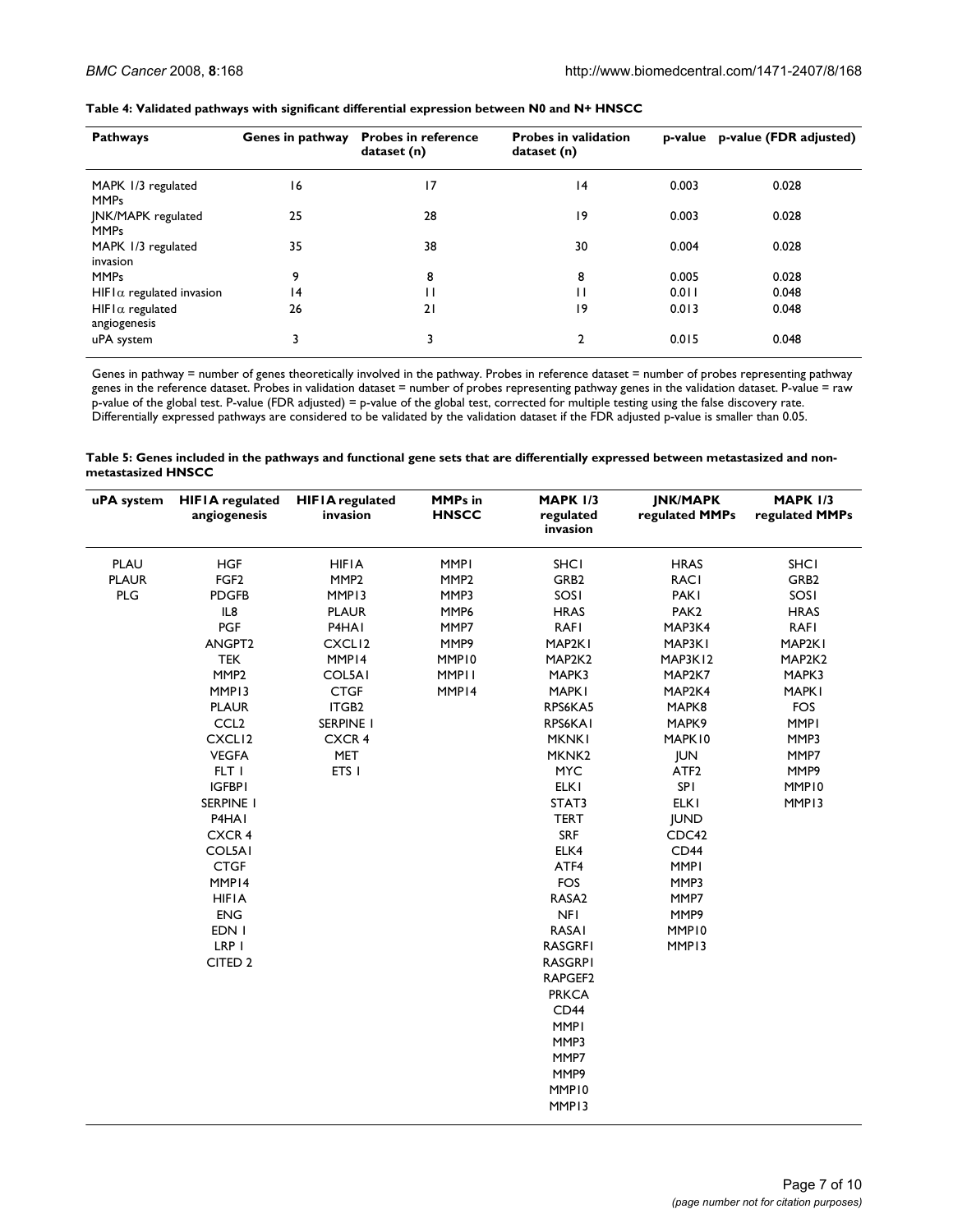sis revealed 7 genes that appeared to be significantly expressed in the validation dataset (raw p value  $< 0.05$ ) (Table 2). All of these 7 genes are known to be involved in processes of tumorigenesis or metastasis. LLGL2 belongs to a group of genes that act as tumor suppressor genes. Loss of function is associated with disruption of cell polarity and tissue architecture, uncontrolled proliferation and growth of neoplastic lesions [25]. FAP is a cell-surface protease expressed in reactive stromal fibroblasts of epithelial cancers, and is associated with invasion and metastasis in gastric, colorectal and cervical carcinoma [26-28]. PLAU encodes a serine protease involved in degradation of the extracellular matrix. Its plays a well-known role in invasion and metastasis of carcinoma, and is a prognostic factor for metastasis and outcome [29,30]. LAMB1 encodes the β1 subunit of members from the laminin family, extracellular matrix glycoproteins that are the major noncollagenous constituent of basement membranes. Laminins containing the  $β1$  subunit (i.e. laminin 8 and 10) have been implicated in the metastasis related processes of angiogenesis, invasion, and migration [31,32]. The protein encoded by MSC is a transcriptional repressor that attenuates E2A-mediated gene activation. MSC overexpression is associated with loss of differentiation in multiple tissues and is associated with B-cell lymphoma, but no association with epithelial cancer has been described to date [33,34]. COL5A1 and COL5A3 encode alpha chains of collagen type 5. Upregulation is associated with metastatic potential in carcinoma [3,35]. However, when corrected for multiple testing, none of these genes could be statistically validated.

Roepman et al. have reported an adverse effect of longterm storage of tissue samples on its predictive accuracy. No explanation was found for this phenomenon, but it did not seem to be attributable to differences in total RNA and cRNA yield or quality [3]. We have evaluated the effect of storage time on the gene-based validation analysis in this study. Our LIMMA analysis of the most recent tumor samples within the reference dataset identified more differentially expressed genes, an observation that seems to correlate well with the findings of Roepman et al. [3]. However, we do not find an effect of sample storage time on the outcome of our validation analysis as none of these genes are statistically validated by the most recent samples in the validation dataset.

The gene-based validation between the reference and validation studies was hampered by the use of different microarray platforms with different probes and probe content. In order to overcome this problem, a pathwaybased supervised analysis was performed, evaluating differences in gene expression between metastasized and non-metastasized HNSCC for predefined tumorigenesisand metastasis related pathways and gene sets. By analyzing groups of functionally related genes, we were able to study the same biological processes in both reference and validation datasets, even though not all genes involved in these processes were present, and the number and nature of the represented genes varied in the respective datasets. In this way, 7 metastasis-related pathways and functionally related gene sets that differentiate between metastasized and non-metastasized HNSCC were statistically validated (Table 4 and Figure 1). These validated pathways are metalloproteinases and regulatory pathways of metalloproteinases, HIF1 $\alpha$  induced invasion- and angiogenesis related target genes and the urokinase plasminogen activator system, key pathways involved in invasion, extra cellular matrix remodelling, detachment and angiogenesis, essential steps in the progression to metastatic disease (Tables 4 and 5). Metalloproteinases play a complex role in tumor progression and metastasis. Not only do they facilitate invasion by degrading components of the extracellular matrix, there is also evidence that they are involved in angiogenesis. MMPs that induce metastasis are not only produced by the tumor cells but also by stromal cells and leucocytes, especially along the invasive front of the tumor [36]. The second messenger signalling pathways that lead to expression of MMPs are not fully understood, but there is evidence that MAPK pathways are involved [37]. Three different regulatory MAPK pathways of MMPs have been identified, and in this study two of them show significant differential expression between metastasized and non-metastasized HNSCC: the MAPK1/ 3 (ERK1/2) and JNK/MAPK pathways. The MAPK1/3 pathway, which is activated by a variety of mitogenic and growth factors, induces FOS and JUN phosphorylation and expression. The JNK/MAPK pathway, which is induced by various inflammatory cytokines, increases transcriptional activity and protein stability of JUN. FOS and JUN are leucine zipper proteins that can dimerize forming the AP-1 transcription factor complexes. JUN, FOS and AP-1 complexes seem to regulate expression of multiple MMPs [37]. The urokinase plasminogen activator system (uPA) mediates invasion and metastasis by catalysing extracellular matrix dissolution, and there is evidence that the uPA system plays a role in cell proliferation, migration and modulation of cell adhesion as well. The potential of components of this system as prognosticators in cancer has been evaluated most extensively in breast cancer, but also in HNSCC [38]. PLAU in particular seems to correlate well with unfavourable outcome, and in this study PLAU correlated well with metastatic HNSCC in both the reference and validation datasets. Hypoxia is a common feature in solid tumors and their metastasis, and can lead to tumor progression in a variety of ways. It induces  $HIF1\alpha$ , a transcription factor that regulates angiogenesis as well as cell survival, invasion and metastasis by activating transcription of a host of target genes. The gene sets comprised of HIF1 $\alpha$  target genes that are known to be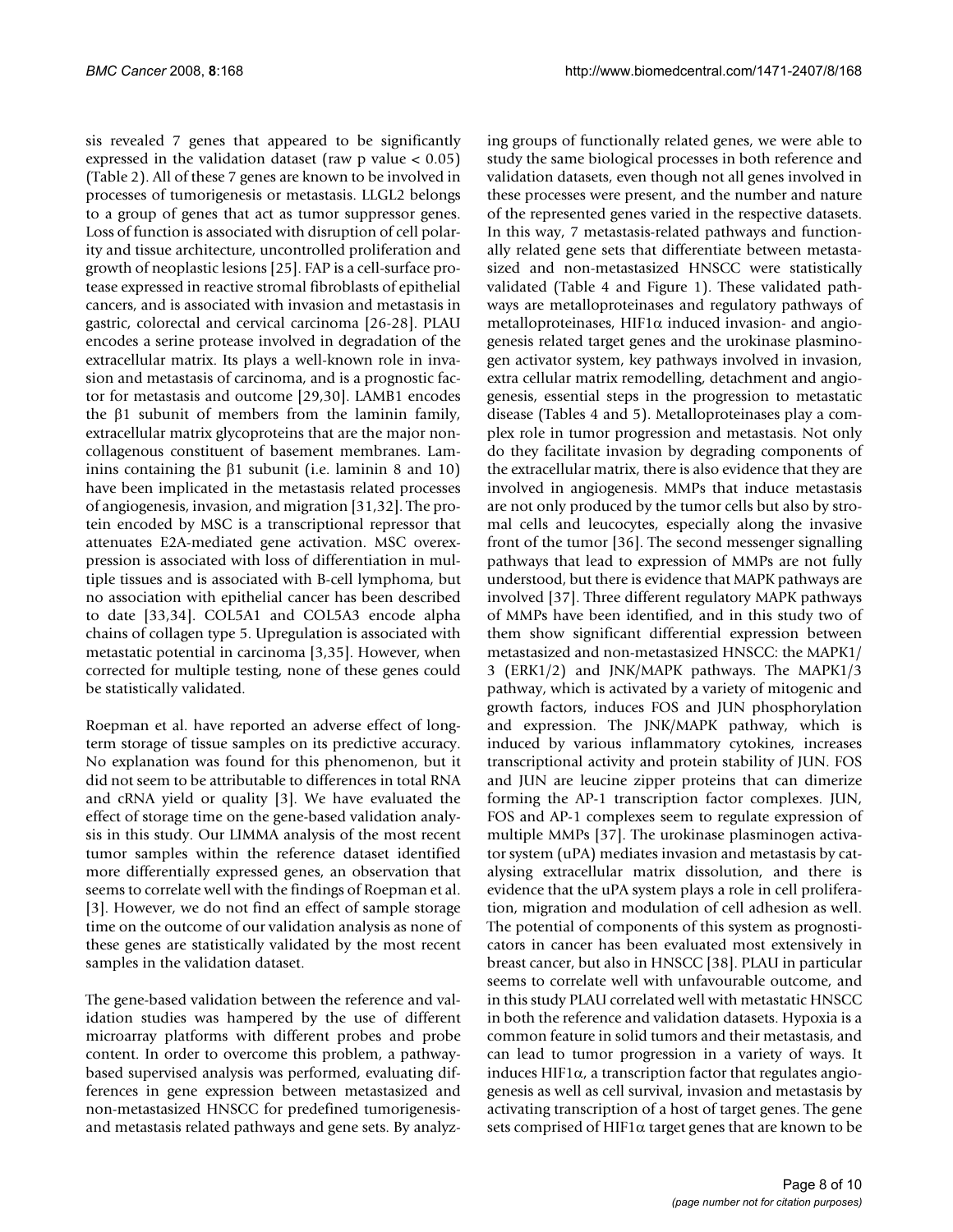involved in angiogenesis and invasion are significantly upregulated in metastasized HNSCC in this study [39-41]. As oligonucleotide microarrays measure mRNA levels, results reflect the gene-expression levels in N0 and N+ HNSCC. Post-transcriptional events such as splicing, translation or activation of the proteins encoded by these genes are not measured. Upregulation of genes in a specific pathway as determined by oligonucleotide microarrays therefore may not necessarily mean heightened activity of the pathway. However, it is very plausible that the observed differences in gene-expression levels of genes involved in metastasis-related pathways are responsible for the differences in metastatic potential of N0 and N+ HNSCC.

The aim of this study is not only to identify and validate a gene-expression profile that characterizes metastatic disease in head and neck squamous cell carcinoma, but to provide an analysis strategy that incorporates the available insights in the pathways that lead to metastasis. This supervised pathway-based analysis will not reveal new, previously unknown metastasis related biomarkers. It does however increase our understanding of the biological context of the results. By focusing on pathways and functional gene sets, rather than individual genes, the insight into the biological steps that lead from carcinogenesis to metastatic disease in HNSCC is enhanced. Furthermore, by leaving probes that are not relevant to the biological processes of interest out of the analysis, statistical noise and multiple testing problems associated with microarray analysis are reduced. The most important advantage of this strategy however is the increased comparability of data from different microarray studies. Microarray analyses based on individual genes are highly dependent on the exact gene content of the microarray used in the study, and thus on the chosen microarray platform. In a pathway-based analysis however, gene expression does not have to be measured from every single gene involved in a specific pathway, as long as a representative subset of genes is assessed. These representative subsets of genes involved in a specific pathway may vary between studies. A pathway-based analysis thus can reveal biologically relevant similarity between results of different microarray studies even though the gene contents of the microarray platforms used do not match exactly.

#### **Conclusion**

In this gene-expression study, we were able to identify and validate several pathways that are differentially expressed between metastasized and non-metastasized HNSCC. These pathways are involved in the processes of extracellular matrix remodeling (*MMPs*, *MMP* regulating pathways and the *uPA* system), hypoxia and angiogenesis (*HIF1*<sup>α</sup> regulated angiogenic factors and *HIF1*<sup>α</sup> regulated invasion). By focusing on pathways and functional gene sets instead of individual probes in the analysis of microarray data, the biological context of the results is readily interpretable. Furthermore, a supervised, pathway-based analysis reduces multiple testing problems associated with microarray analysis by focusing on a limited number of pathways instead of analyzing all of the probes available on the microarray. Most importantly, the comparability of results from different microarray studies is greatly improved. A supervised, pathway based analysis can reveal biologically relevant similarity between results of different gene-expression studies, even if studies have used different microarray platforms with different probes and probe content.

#### **Abbreviations**

LLGL2: lethal giant larvae homolog 2; FAP: fibroblast activation protein alpha; PLAU: plasminogen activator urokinase; LAMB1: laminin beta 1; MSC: musculin; COL5A1: collagen type V alpha 1; COL5A3: collagen type V alpha 3; MMP: matrix metalloproteinase; uPA: urokinase plasminogen activator system; HIF1α: hypoxia-inducible factor 1; MAPK: mitogen-activated protein kinase; JNK: c-jun N-terminal kinase; FOS: v-fos FBJ murine osteosarcoma viral oncogene homolog; JUN: c-jun oncogene; AP-1: DNA binding/transcription factor AP1.

#### **Competing interests**

The authors declare that they have no competing interests.

#### **Authors' contributions**

EFH participated in the design of the study, in the validation microarray experiments and the statistical analysis, and drafted the manuscript. MJDH carried out the validation microarray experiments and helped with the statistical analysis. JJG participated in the design of the study, carried out part of the statistical analysis and helped to draft the manuscript. JO carried out part of the statistical analysis and helped to draft the manuscript. VTHBMS helped with designing the study and drafting the manuscript. CJC participated in the design of the study, its coordination and drafting of the manuscript. RJBdJ conceived of the study, participated in its coordination and helped to draft the manuscript. All authors read and approved the final manuscript.

#### **Acknowledgements**

This research was financially supported by a grant from the Dutch Cancer Society (DCS), Amsterdam, the Netherlands.

#### **References**

- Baatenburg de Jong RJ, Hermans J, Molenaar J, Briaire JJ, Le Cessie S: **[Prediction of survival in patients with head and neck cancer.](http://www.ncbi.nlm.nih.gov/entrez/query.fcgi?cmd=Retrieve&db=PubMed&dopt=Abstract&list_uids=11505480)** *Head Neck* 2001, **23(9):**718-724.
- 2. Mamelle G, Pampurik J, Luboinski B, Lancar R, Lusinchi A, Bosq J: **[Lymph node prognostic factors in head and neck squamous](http://www.ncbi.nlm.nih.gov/entrez/query.fcgi?cmd=Retrieve&db=PubMed&dopt=Abstract&list_uids=7977983) [cell carcinomas.](http://www.ncbi.nlm.nih.gov/entrez/query.fcgi?cmd=Retrieve&db=PubMed&dopt=Abstract&list_uids=7977983)** *Am J Surg* 1994, **168(5):**494-498.
- 3. Roepman P, Wessels LF, Kettelarij N, Kemmeren P, Miles AJ, Lijnzaad P, Tilanus MG, Koole R, Hordijk GJ, Vliet PC van der, Reinders MJ,